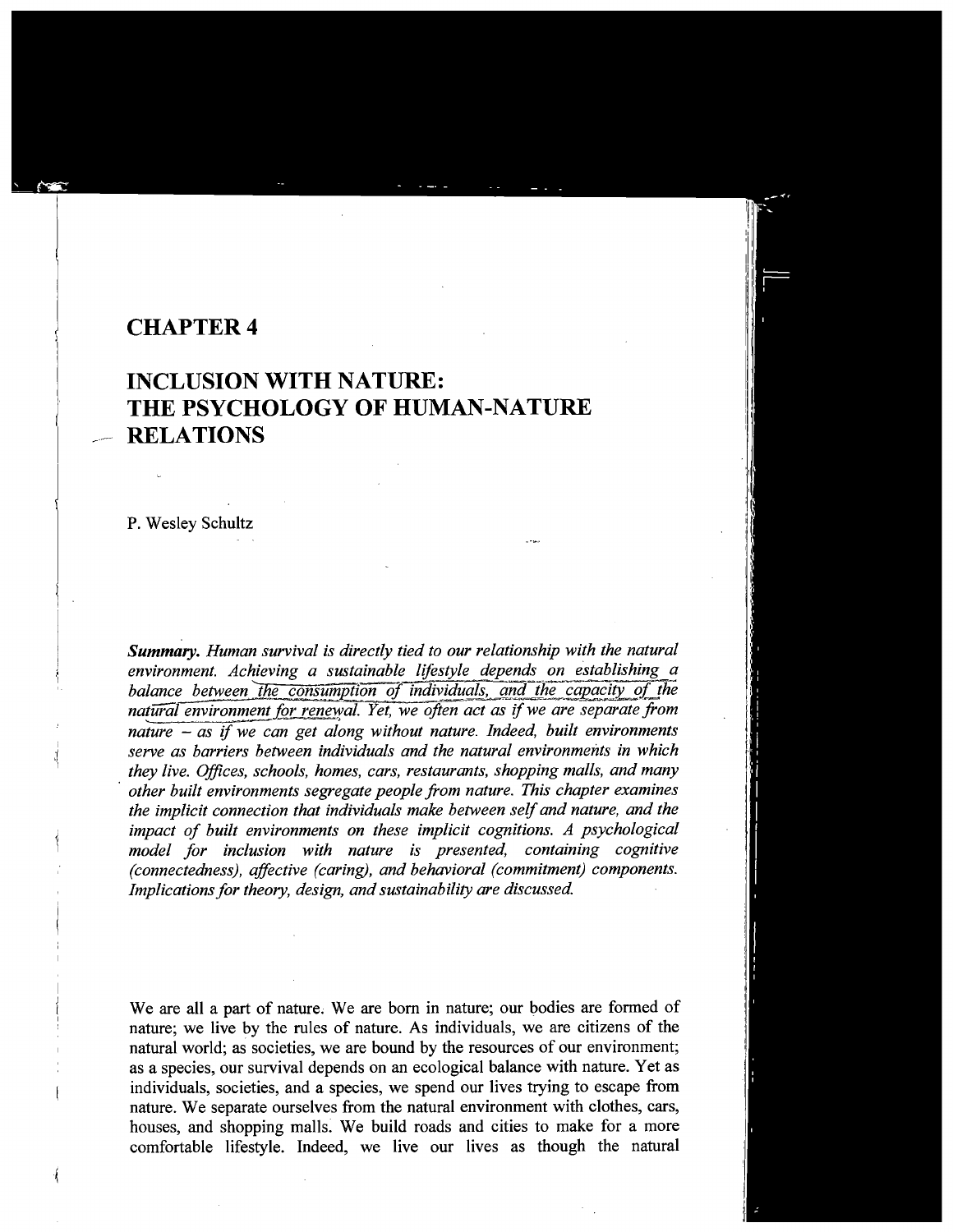environment was something abhorrent  $-$  something that needs to be tamed and controlled. This paper explores the psychology of human-nature relations.

This paper examines three issues. First, I argue that people living in industrialized nations are largely alienated from nature. They spend only a small amount of time outside of built environments, and they tend to have romantic, idealized views of nature. Second, I examine the philosophical, sociological, psychological, and conservation literature on "inclusion with nature." There is a large, but loosely integrated body of literature that examines human relationships with the natural environment. Third, I sketch a psychological model of inclusion and summarize some relevant research on human-nature relationships.

#### **HUMAN EXPERIENCES WITH NATURE**

Many of our recent technological advances have served to separate people from the natural environment. Without technology, humans would be directly exposed to nature. Historically, they would have hunted, lived, traveled, and socialized in nature. Slowly across history, humans developed technology to protect ourselves from the elements of nature - clothes, fire, houses, boats, and so on. With separation from nature came protection, safety, and an increased comfort of living. Fast forward to the present day where many people in industrialized countries spend the bulk of their lives in built environments houses, office buildings, cars, and stores. As Strong (1995) writes, "We can think of many other ways in which devices detach us from the environment. If cars do this to some extent, jets remove us even more. An exercise machine that imitates the movements of cross-country skiing detaches one from the trail experience" (p. 29). Continue this trend into the future, and it is easy to envision a time when nature, as we know it, no longer exists. Indeed, if one spends all of his/her life in built environment, what purpose does nature serve? Consider the following description of a family's trip to a zoo:

Mom or dad (not both) rushes the kids into the car and gets on the interstate and drives 65 miles an hour to an Animal Safari Park. There they pay \$10 per person and drive through taking snapshots through rolled-up windows with an instamatic camera. In just 45 minutes, they  $$ are back on the Interstate looking for a fast-food place for lunch. The only sense of wonder is what to do next. (Robinson & Godbey, 1997, p. 35)

The notion of being connected with nature is a psychological one. As outlined in the sections below, the extent to which an individual believes that s/he is connected to nature has cognitive, affective, and behavioral components. But an interesting place to begin is the amount of time that people spend in natural versus built environments. Although few systematic studies of this specific issue have been conducted, it is possible to approximate this using data from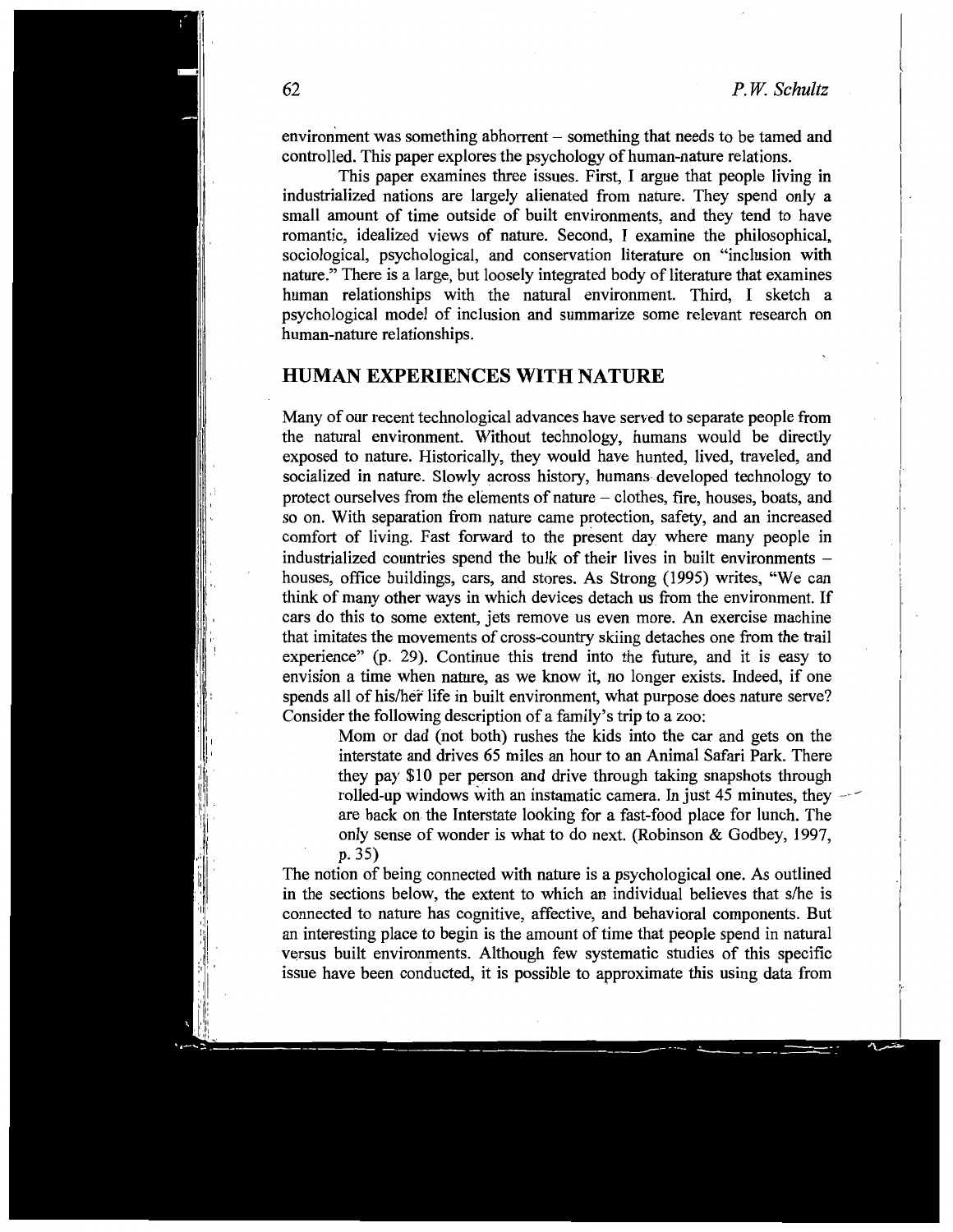the Americans' Use of Time Project (Robinson & Godbey, 1997). Although there are clear differences by age, gender, ethnicity, and occupation, our interest here is in a general pattern. Of the 168 hours in a week, 30 are spent in paid employment, 24 for family care (cooking, cleaning, traveling, shopping), 74 personal time (sleep, eat, groom), and 40 free time (TV, read, recreate, fitness, education). These numbers are similar to data from 1965 and from  $-1975$ , and to data from Western Europe. Of these activities, nearly all occur in built environments. The most likely place to look for time spent outdoors would be in the 40 hours per week of free time  $-$  perhaps walking, gardening, hiking, or recreating. In the data reported by Robinson and Godbey (1997), Americans spend only about 5 minutes per day in outside recreation. In 1975, the figure was 7 minutes per day. Men tend to spend more time in outside yard maintenance (about 1 hour per week). However, a number of other possible outdoor activities (gardening, walking) were not listed.

A more recent analysis specifically examined the amount of time Americans spend outdoors. The results were based on national survey data collected using a "time diary" approach. Across all categories, Robinson and Silvers (2000) found an average of 89 minutes per day spent outside. Among the predictors of time spent outdoors, men  $(M=146 \text{ minutes per day})$  spent more time outdoors than women  $(M=49 \text{ minutes per day})$ , less educated people spent more time outdoors than more educated people, people living in rural environments spent more time outdoors than did those living in urban or suburban areas, and full-time employment correlated negatively with time spent outdoors. The difference in total time spent outdoors between the two samples is likely due to outside employment (e.g., agriculture, construction) which was included in the latter study. Across the national sample, 51% reported spending no time outside, 30% less than I hour per day, and 20% reported more than 1 hour per day outside (14% reported six or more hours per day). Taken together, the results from time use studies with adults show that more than half of the U.S. population does not spend any time outside (beyond the few moments required to move from one built environment to another), and very little free time is spent outside (about 5 minutes per day).

Compared with adults, children tend to spend more time outside (Robinson, 1972; Silvers, Florence, Rourke, & Lorimar, 1996). Silvers et al. (1994) examined time spent indoors and outdoors among children aged 5-12, in six geographically-diverse U.S. states. Overall, children spent just over 2 hours per day outside: Boys tended to spend more time outdoors than girls, and younger children spent less time outdoors than older children. As to be expected, children spent more time outdoors in the summer and spring, and on weekends more than weekdays. The bulk of the time spent outdoors  $(-50\%)$  is spent in outdoor play and sports.

What emerges from the study of time usage is a lifestyle that is very separate from nature. We work, sleep, and recreate primarily in built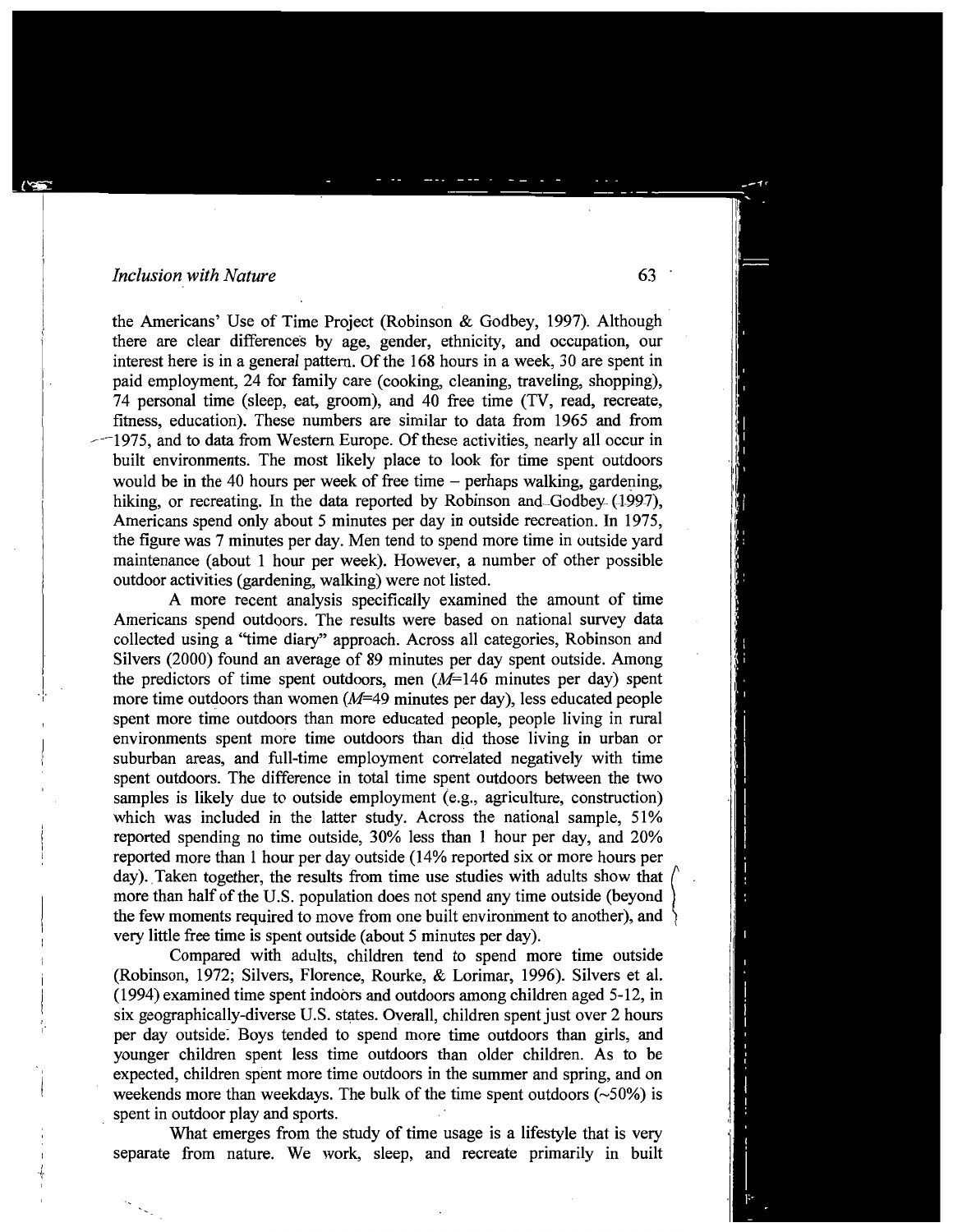/~-

environments. What this means is that people have little primary contact with nature (Berry, 1977; Nabhan & Trimble, 1994). Such a lifestyle would seem, intuitively, to lead to a lack of understanding of nature. Indeed, many of us know very little about the plants or animals that share our communities  $-$  we live our lives apart from nature, segregated by choice. The following sections consider the philosophical and sociological literature on human-nature connectedness.

# **HUMAN-NATURE RELATIONS**

In the past 50 years, a variety of authors have commented on the importance of human-nature relations. The conservation literature is replete with references to being *in touch with, connected to,* or *part of* nature, and many other references to *oneness,* or our *relationship* with nature. It would appear that each of these terms refers to a similar underlying construct, or at least a set of interrelated constructions.

#### **Philosophical Foundations**

From a philosophical perspective, we can talk about the value that people place on nature. Environmental ethics is an examination of the moral issues involved in human-environment relations. What value does nature have? An economic value, recreational value, aesthetic value, religious value? To what extent do we have a responsibility to a rock, tree, bird, or aniinal? For many in the Western tradition, the answer is none (Rolston, 1988).

In his classic book, Aldo Leopold (1949) outlined a view for a new land ethic. He suggested that humans need to consider the importance of the natural environment  $-$  of our dependence on nature. Rather than an ethic of dominion and cofittol, humans need to learn to live in harmony with nature and to respect nature. In this new land ethic, human activity will be guided by the impact that it will have on the natural environment. In order for this to occur, we must know about nature: about ecology, about plants and animals, and about the effect that our behavior has on this ecology. At the core of environmental ethics is an implicit consideration of the similarities between-humans and nature. As Leopold (1949) stated:

"Darwin gave us the first glimpse of the origin of species. We know now what was unknown to all the preceding caravan of generations: that men are only fellow-voyagers with other creatures in the odyssey of evolution. This new knowledge should have given us, by this time, a sense of kinship with fellow-creatures" (p. 109).

To what extent are humans part of nature? The answer to this question ripples through any ethic. If humans are part of nature, if they are connected symbiotically with nature, then perhaps they have a responsibility to protect .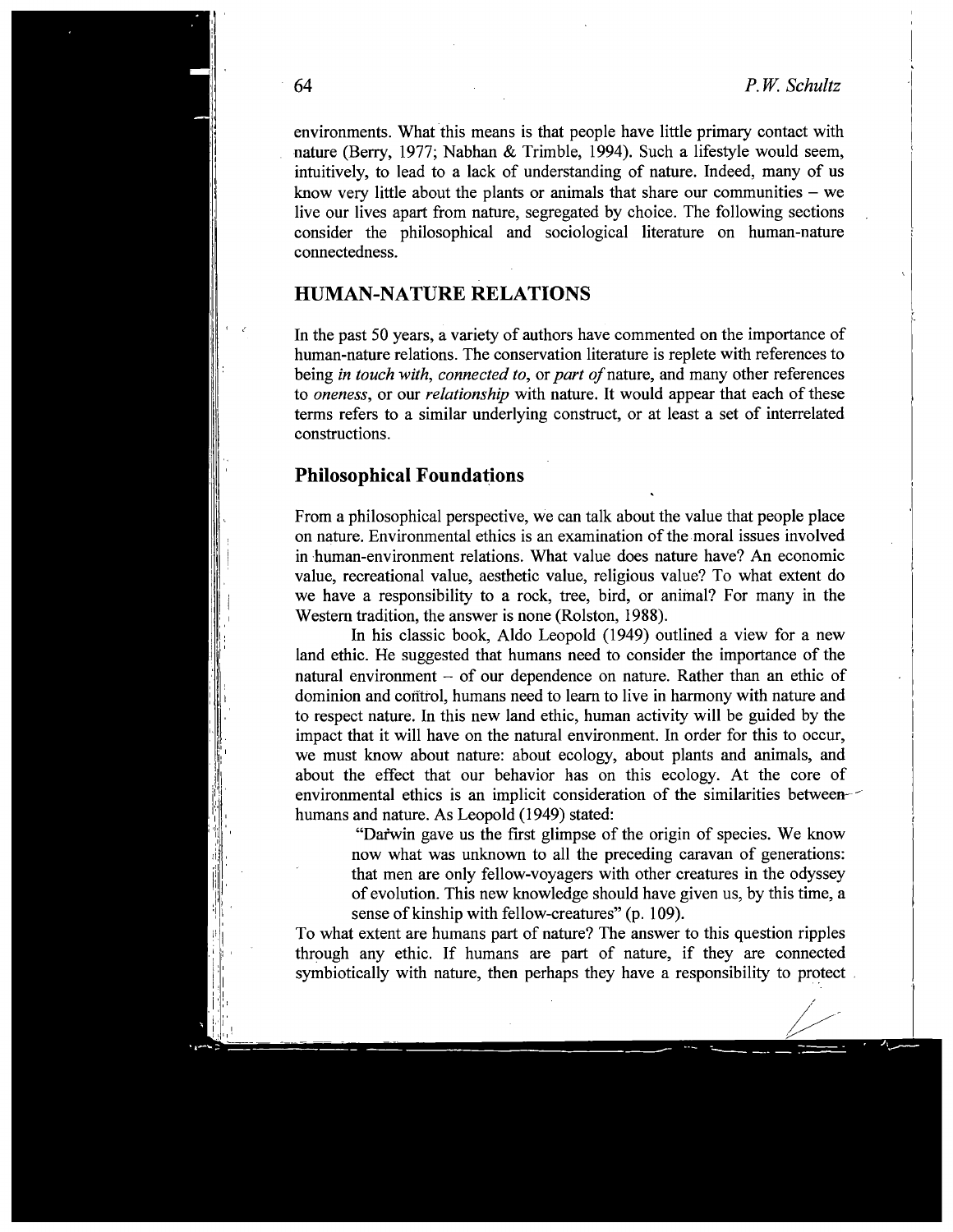nature. In contrast, if humans are not part of nature, if they are above or separate from nature, then they do not have a moral responsibility. Ethics in which people are seen as connected to nature will lead to values of stewardship and caring. In contrast, separateness from nature will lead to ethics in which nature is valued only to the extent that it benefits humans. Indeed, from this perspective, aspects of nature that are harmful to humans should be destroyed wolves, snakes, poison plants should be destroyed. Since they don't have any intrinsic value, and pose a potential threat to people, they should be removed.

Several studies have attempted to identify the ethical issues and values pertinent to environmental issues (cf. Clayton & Opotow, 1994). Opotow (1994) has argued that our views of nature, and our behavior toward nature, are influenced by our scope of justice. *Scope of justice* refers-to the psychological boundary within which our understanding of fairness applies. If a person or object is included within our scope of justice (also referred to as our moral community), then concerns about rights and fairness apply. If instead, a person or object is outside of our scope, then moral considerations do not apply. Indeed, objects that lie outside of our scope of justice are viewed as expendable, irrelevant, and undeserving. "An exclusionary, anti-environmental perspective, exemplified by the "wise use" movement, asserts the preeminence of humans and values human economic and recreational activity over the wellbeing of the nonhuman natural environment" (Opotow, 2000, p. 478).

## **Sociological and Anthropological Extensions**

Environmental ethics examines the value that people place on nature, and the moral issues that result from the ways in which people interact with nature. But to what extent are these ethics shared across people? At a fundamental level, the extent to which a group of people believe that they are connected to, or separate from, nature is an essential part of culture.

In his *Green History of the World,* Clive Ponting (1991) chronicles the changing relationship between humans and the natural environment: from ancient hunting and gathering societies, to the emergence of complex societies, the industrial revolution, the continuing struggle for food and energy, and the overuse and pollution of the natural world. At the core of these historical transitions has been the relationship between humans and their natural surroundings. "One of the fundamental issues addressed by all traditions is the relationship between humans and the rest of nature... Are humans an integral part of nature or are they separate from it and in some way superior to it?" (p. 141 ). Ponting argues, and demonstrates quite convincingly, that from this core belief flow religious beliefs, morals, and the appropriate ways for humans to use plants and animals. The development of increasingly powerful technologies, coupled with a view that humans are separate from the natural environment, has led to overconsumption and a lack of concern for the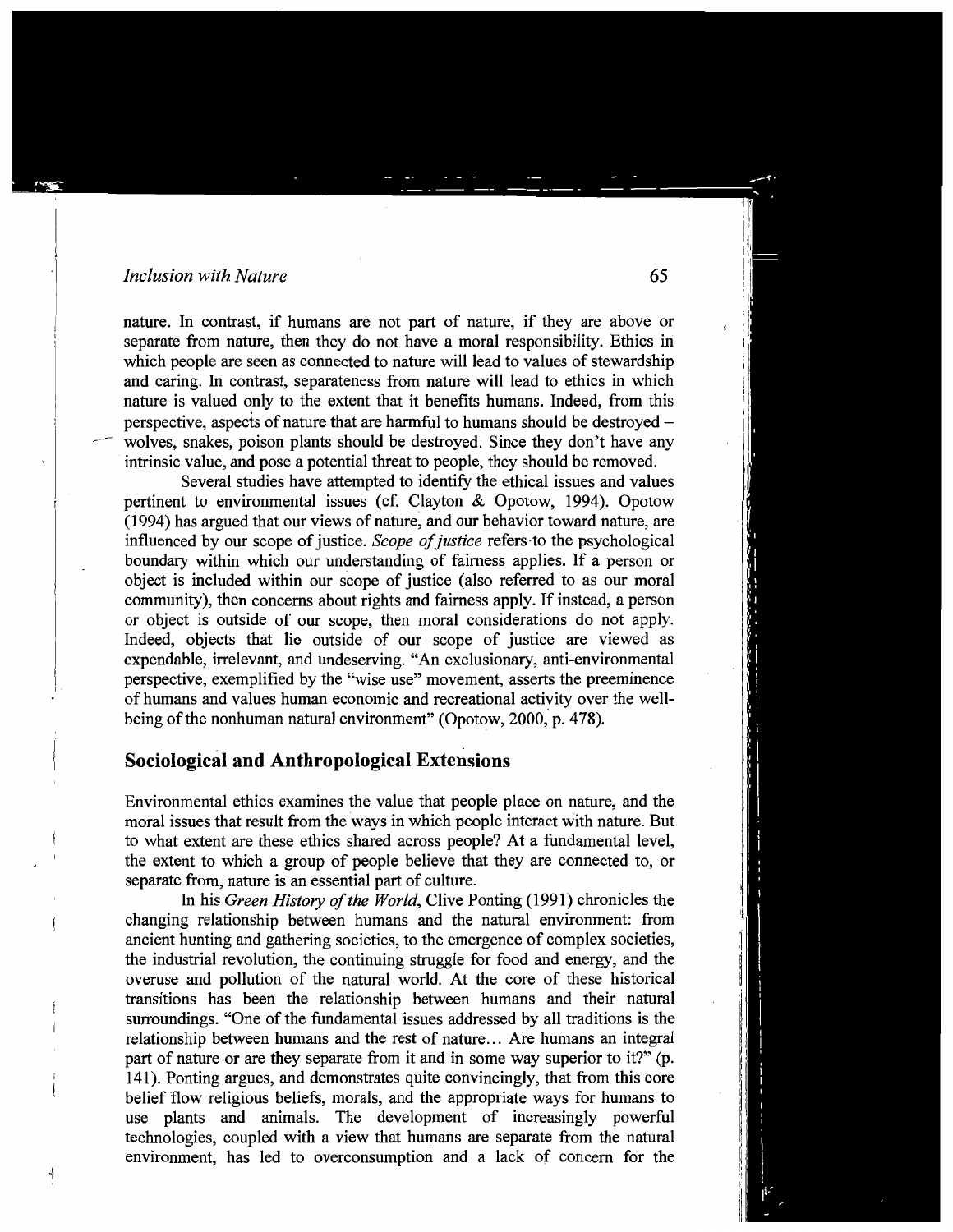biosphere (except to the extent that it impacts humans). See also Brown (1995). As Hertsgaard (1999) states, "Many Americans and Europeans, especially those living in cities, have grown so distanced from the natural world that they seem to think that they could live without it" (p. 25).

Dunlap and his colleagues have argued that beliefs about the relationship between humans and the natural environment are "primitive." Beginning with his work with Kent Van Liere in 1978, Dunlap has attempted to measure the development of a New Environmental Paradigm. In comparison, the Dominant Social Paradigm emphasizes growth, a resilient nature, and human dominion over nature. The environmental movement has pushed for a new worldview, a new paradigm about the relationship between humans and nature in which humans are seen as part of nature. The New Environmental Paradigm scale (and its recent revision) measures these beliefs. For reviews of research using the NEP scale, or theoretical extensions of NEP theory, see Milbrath (1984), Olsen et al. (1992), or Dunlap et al. (2000).

## **At a Psychological Level**

At the heart of the discourse on human-nature relations is the recurring theme about a *relationship* with nature. Philosophers talk about this in terms of ethics, or morality. Sociologists talk about culture, values, and the ways in which societies interact with nature. Conservationists talk about land ethics, and the experiences that result from encounters with nature. But at the core is the individual, and his or her understanding of his place in nature.

What do psychologists have to say about this connection? Unfortunately, very little. As Kidner (2001) points out, psychologists have devoted very little attention to the study of our relation to the natural world.

Destruction of the natural environment is due to human behavior; so one might, on the face of it, expect that psychology, which has defined itself as the science of human behavior, would be able to offer a powerful and far-reaching analysis of our relation with the natural world. If so, one would be sorely disappointed. (p. 44)

Even the psychological discipline of environmental psychology is devoted almost entirely to an examination of the effects of environments on humanbehavior, and not the reverse. Kidner (2001) proceeds to show the limits of current psychological theories, and the changes that are needed to develop a psychological model of human-nature relations.

Ecopsychology is an emerging psychological perspective that attempts to articulate human-nature relations (Gomes & Kanner, 1995; Roszak, 1995; Winter, 1996). The ecopsychological literature provides a rich theoretical foundation for understanding psychological inclusion (cf., Roszak, 1995). However, ecopsychology tends to be experiential, and not scientific. The field focuses on "healing the split between planet and self' (the subtitle of Winter's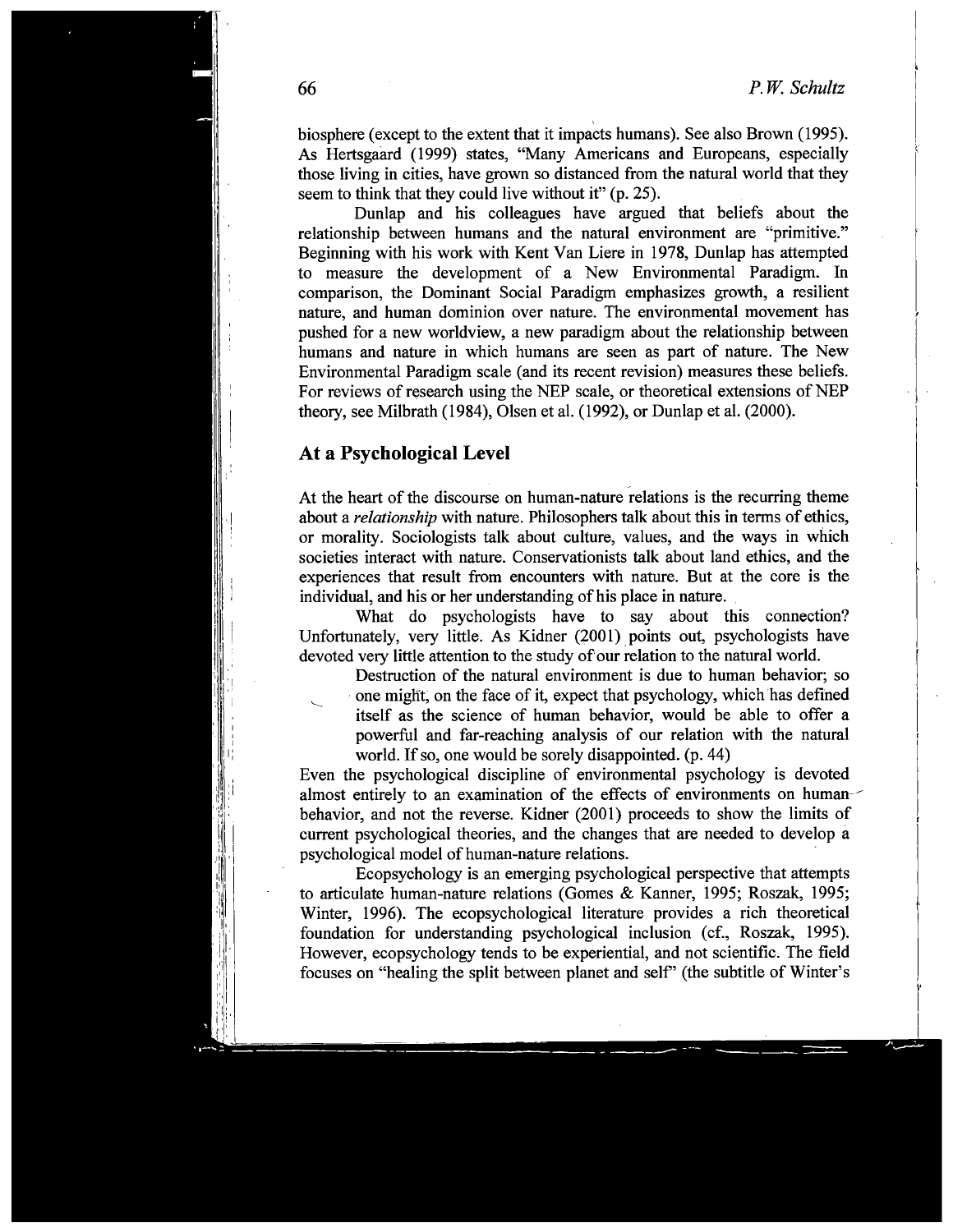1996 book on ecological psychology). As reflected in this subtitle, ecopsychologists tend to be therapists, and not scientists. The following sections build on the foundation laid by Kidner (2001) and others (Rozack, Gomes, & Kanner, 1995; Roszak, 1992; Opotow, 1994; Dunlap et al., 2001) in an attempt to sketch the beginning of a scientific psychological model of human-nature relationships.

## **Inclusion With Nature**

A psychological analysis of inclusion focuses on the understanding that an individual has of her place in nature, the value that s/he places on nature, and his/her actions that impact the natural environment. Drawing on a large body of social psychological literature, it is possible to sketch a broad psychological model for understanding environmental inclusion. The model draws largely from work on relationships (Aron & Aron, 1991; Berscheid & Reis, 1998; Sternberg & Barnes, 1988), as well as research on the self (Markus, 1977; Markus & Kitayama, 1991). Inclusion with nature has three core components: connectedness, caring, and commitment.

**Connectedness With Nature.** Many of the philosophical and sociological theories about human-environment relationships use the term *connectedness* to describe the extent to which individuals believe that they are part of the natural world. Although it is often used in a broader context, the core of a connection with nature is cognitive. *Connectedness refers to the extent to which an individual includes nature within his/her cognitive representation of self.* 

There is a sizeable psychological literature on the cognitive representations of self. The term self is used to refer to a range of constructs, but for our purposes, *self* is a person's thoughts and feelings about who they are (cf. Brown, 1998; Baumeister, 1998). Self knowledge is organized in hierarchical cognitive structures, known as self schemas. For example, a person may have a schema of self that includes physical characteristics (e.g., brown hair), social identities (father, professor), and leisure activities (e.g., hiking, basketball). These self schemas serve to organize our social experiences, and to provide a coherent understanding of who we are.

Research has also demonstrated cultural differences in the structuring of self knowledge (Markus & Kitayama, 1991). Western cultures tend to emphasize an independent self: the focus is on the individual, people should express their own uniqueness, and success involves distinguishing oneself from others. In contrast, the self in many other cultures ( e.g., Asian, south American, African) is interdependent. The focus is on the collective, people are expected to attend to others and to fit in, and individualism is discouraged. This distinction between independent and interdependent selves also applies to close interpersonal relationships.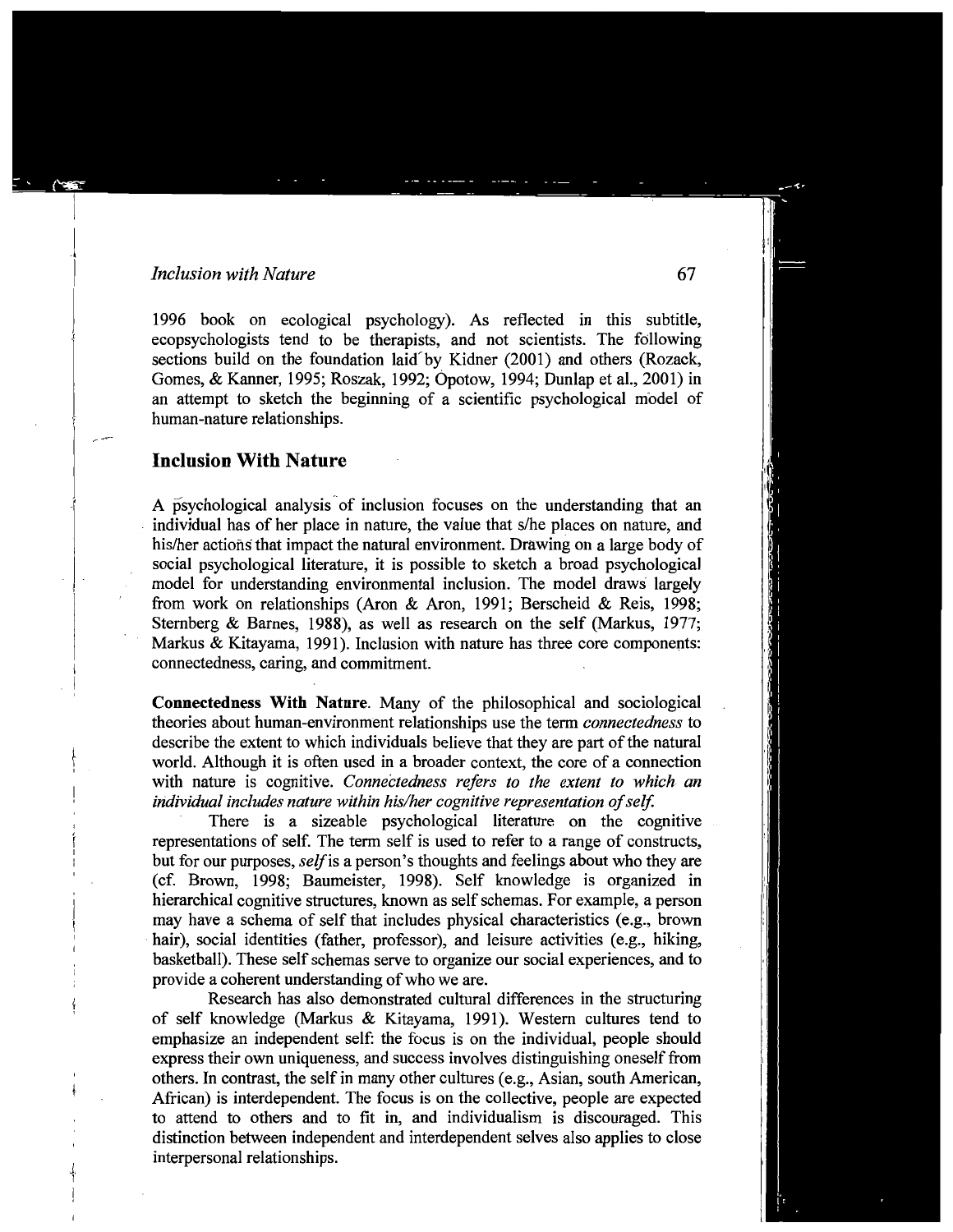An important part of an interpersonal relationship is a deepening sense of interdependence with another person (Berscheid & Reis, 1998). A key piece of interdependence involves the cognitive representation of self. Aron et al. (1991, 1992, 1999) have argued that in close relationships, the cognitive representations of self and other become integrated. That is, the schematic representation of self and other overlap with many shared qualities. Taken to the extreme, self and other become one.

This is the central aspect of inclusion with nature. Individuals who define themselves as part of nature have cognitive representations of self that overlap extensively with their cognitive representations of nature. In contrast, individuals who do not define themselves as part of nature will not have overlapping schemas of self and nature. These cognitive representations are measurable using cognitive methodologies, and serve as the fundamental aspect of human-nature relations.

**Caring for Nature.** The second dimension of inclusion is an affective one. Given that a person feels a sense of connection with nature, to what extent do they care about nature. One of the central aspects of a close relationship is a feeling of intimacy  $-$  the feelings of closeness and affection in a relationship. Intimacy involves a sharing of oneself with another, and a deep level of knowledge about the other. This knowledge about the other person produces a feeling of closeness, and caring for the other (Aron et al., 1997; Hatfield & Rapson, 1993 ). Although intimacy typically develops through a process of selfdisclosure, it seems an easy extension to suggest that people can have a sense of intimacy, or at least caring, for an animal or place.

Recently, Kals, Schumacher, and Montada (1999) have argued for the importance of emotion in understanding environmental attitudes and behaviors (see also Kais & Degenhardt, this volume). The authors introduce the construct of emotional affinity, which reflects an individual's emotional bond with nature. Based on questionnaire data, the authors report strong correlations between emotional affinity and a number of proenvironmental behaviors and commitments (correlations ranging from  $r=0.49$  to  $r=0.60$ ). Emotional affinity, they argue, results from positive interactions with nature, and from spending time with nature. Their data showed that spending time in nature (four measures) explained 39% of the variance in emotional affinity. The analogy to interpersonal relationships used above applies here: just as the relationship between two people becomes more intimate as they spend time together, so too does our relationship with nature.

**Commitment to Protect Nature.** The third dimension of inclusion is behavioral. Given that a person has a sense of connection with nature, and that they care for nature, are they motivated to act in the best interest of nature. In interpersonal relationships, commitment is the strength of one's intention to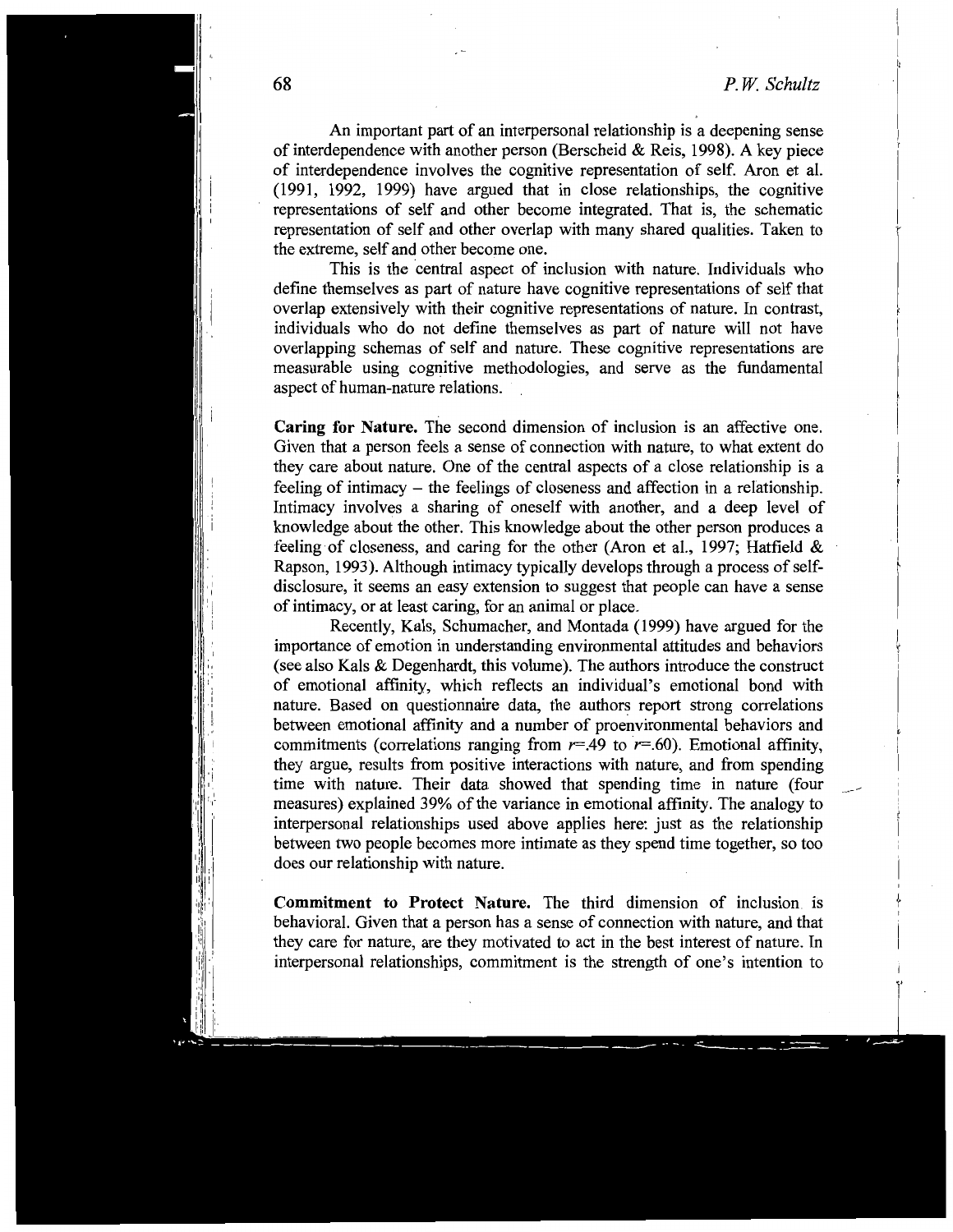#### *Inclusion with Nature* 69

continue the relationship. It is a person's willingness to invest time and resources into the relationship.

One notable line of research on behavioral commitment is the research on Willingness to Pay (WTP). Typically in WTP studies, participants are asked to indicate the maximum that they would be willing to pay to contribute toward a specific cause. In the psychological approach, WTP measures what the individual would be willing to contribute to a collective effort. For example, "At most grocery stores, paper towels cost about 85 cents per roll. How much extra would you be willing to spend for a roll of paper towels made from recycled paper products?" This question, taken from Guagnano, Dietz, & Stem (1994) is very specific; other WTP questions can be very broad, asking about global warming or water pollution (Kahneman et al., 1993).·-



**Figure 1.** *Connectedness, caring, and commitment -the core components of inclusion* 

A second systematic approach to measuring proenvironmental commitment is Kaiser's General Ecological Behavior scale (Kaiser & Biel, 2000; Kaiser, Woelfing, & Fuhrer, 1999). The GEB scale consists of a number of proenvironmental behaviors of varying levels of difficulty. For example, purchasing recycled paper products is relatively easy in the United States, while other behaviors like installing solar energy systems on our homes are relatively difficult. Because the scale incorporates the difficulty of the behavior in the assessment, it can be used across contexts. For example, riding public transportation to conserve gasoline is relatively easy in Washington DC, but difficult in Los Angeles. The scale allows for a general assessment of an individual's commitment to act in proenvironmental ways.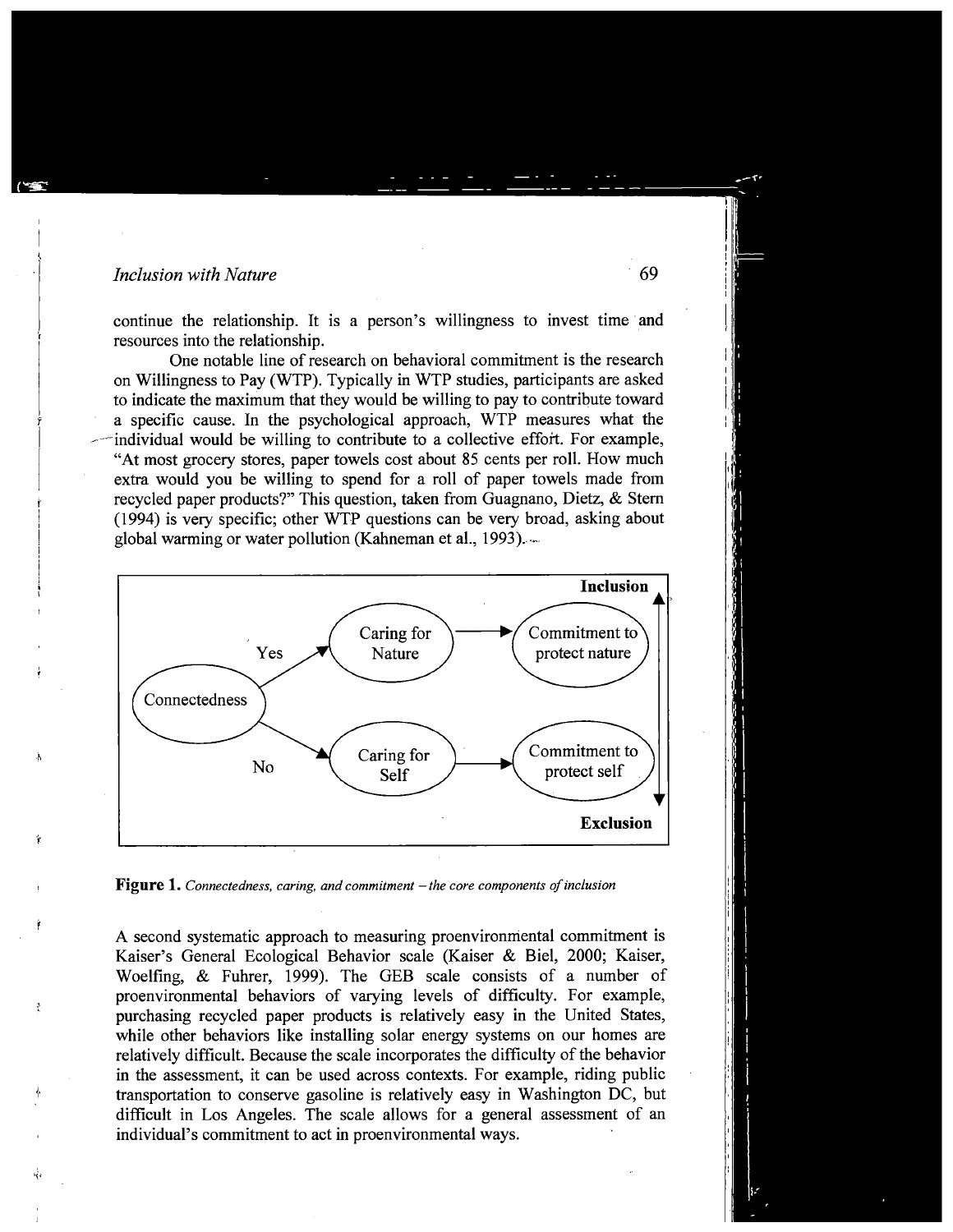$\alpha$ 

 $\overline{\phantom{0}}$ 

**Connectedness, Caring, and Commitment.** The three core components of psychological inclusion outlined above provide a general framework for understanding human-environment relations. But there also appears to be a causal connection between these three constructs. Commitment for protecting the environment cannot occur in the absence of caring. Likewise, it would seem that caring is unlikely to occur in the absence of connectedness. What I am proposing is a causal sequence shown in Figure 1. Beliefs about the extent to which one is a part of nature are primitive beliefs  $-$  the core element that leads to caring, and more specific sets of attitudes. Caring, in tum, leads to a commitment to  $act$  - intentions on the part of the individual to act in ways that protect the natural environment. Note the striking similarities between the model shown in Figure 1, and Batson's (1988, 1991) empathy-altruism model for helping behavior.

Recent authors have suggested that a lack of inclusion could be associated with specific environmental behaviors in situations where the actions are perceived to benefit self. However, these behaviors are not the result of a commitment to protect the environment. Rather, they are a commitment to help the self. When inclusion with nature is low, the individual then cares more about self than about nature, and commitment to act is focused on benefiting self. Examples would include recycling for money, conserving energy when rates are high, purchasing fuel efficient cars to save on gas costs.

## **MEASURING INCLUSION**

In the preceding sections, I have sketched a basic psychological approach for understanding human-environment relations. But to this point, I have presented little empirical evidence. How can we measure inclusion? Are connectedness, caring, and commitment correlated? Do they predict more specific attitudes or actions? There are several-measurement approaches that have been developed by psychologists to measure aspects of inclusion.

**Values.** One line of research that may be tapping into inclusion are studies of values, and of the relationship between values and environmental attitudes. Several recent studies have used Schwartz's (1992, 1994) values inventory (Karp, 1996; Schultz, 2000; Schultz & Zelezny, 1999). The consistent finding from this research is that self-transcendence values are positively correlated with general environmental attitudes. Schultz and Zelezny (1999) found this relationship to hold across a 14-country sample. Self-transcendence values reflect a focus on principles that are not directly tied to self. In contrast, selfenhancement values reflect a valuation of self, above others, and above nature. See also Stern et al. (1995, 2000).

Paul Stem and his colleagues have advanced a Value-Belief-Norm theory for environmental concern. The VBN theory suggests that an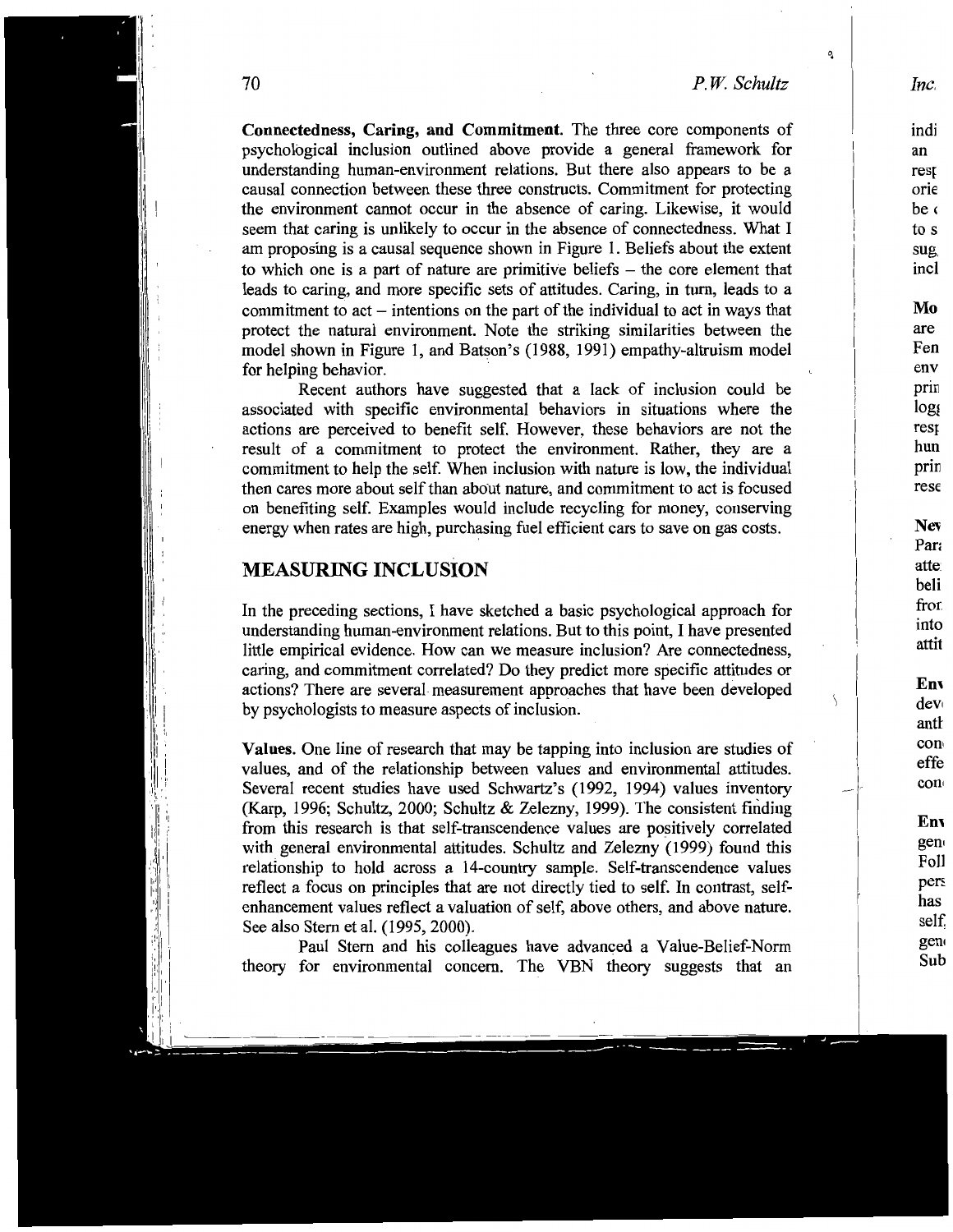#### *Inclusion with Nature* 71

individual's concern for environmental issues is a function of valuing nature, an awareness that the valued object is being harmed, and an ascription of responsibility to self. Stern and his colleagues have argued that different value orientations underlie different attitudes. That is, a person who values self will be concerned about environmental issues only if harm is perceived as coming to self, and s/he ascribes responsibility for this harm to self. Elsewhere, I have suggested that these value orientation may reflect a fundamental difference in inclusion (Schultz, 2000).

**Moral Choices.** Another line of research in which something akin to inclusion are measured is studies of moral choices. Clayton (2000), and others (Syme & Fenton, 1993; Opotow, 1994) have used scenarios that describe an environmental conflict, and asked participants to rate the importance of various principles. For example, in a scenario about logging and the conflict over logging old growth forests, some ethical principles might include: a responsibility to future generations, making sure people get what they need, or human responsibilities to other species (to name just a few). Responses to these principles seem likely to reflect an underlying sense of inclusion, although little research has directly examined this.

**New Environmental Paradigm.** Dunlap's work on the New Environmental Paradigm (NEP) scale was summarized above. Essentially, the NEP scale attempts to measure individual differences in the extent to which people believe that humans are a part of the environment, or whether they are separate from the environment. A considerable amount of psychometric work has gone into the scale, and the research has found it to predict a number of other attitudes about environmental issues and also self-reported behaviors.

**Environmental Attitudes Scale.** Thompson and Barton (1994) have developed a scale to assess specific ecocentric attitudes, as distinguished from anthropocentric attitudes. Theoretically, both sets of attitudes are related to concerns for environmental issues: anthropocentric attitudes are based on the effects that environmental problems have on humans, whereas ecocentric concerns are based on an intrinsic value of nature.

**Environmental Motives.** In my own work, I have attempted to identify the general structure of concern for environmental issues (Schultz, 2000, 2001). Following Stern & Dietz (1994), I sought to identify concerns rooted in a person's values. What emerged was a clear finding that environmental concern has three correlated factors: egoistic concerns which are focused on valuing self, altruistic concerns which are focused on valuing other people and future generations, and biospheric, concerns which are focused on valuing nature. Subsequent research has found biospheric concerns to be a good predictor of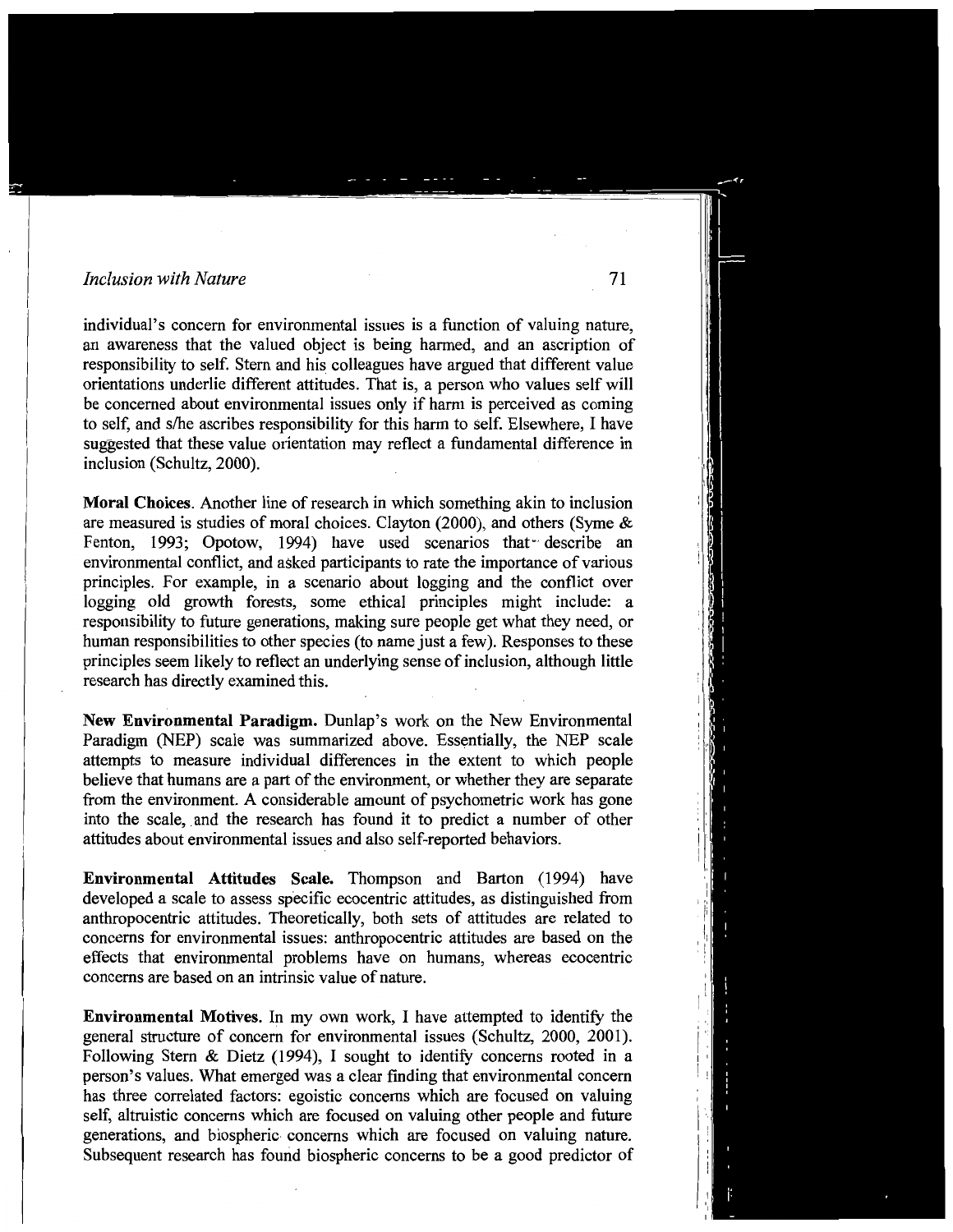self-reported environmental behavior, and to be strongly correlated with scores on the NEP scale and with ecocentric attitudes. The findings have been found to generalize across cultures (Schultz, 2001). I have argued that biospheric attitudes reflect a greater level of inclusion with nature, while egoistic attitudes reflect a separateness from nature.

**Inclusion with Nature in Self.** In an attempt to directly assess inclusion, I have modified a scale developed by Aron et al. (1991, 1992) to assess closeness in interpersonal relationships. The scale consists of a series of overlapping circles, with the labels "Self' and ''Nature." Participants are asked to select the image that best describes their relationship with nature. The item, shown in Figure 2, has been found to be reliable across time, and to correlate positively with biospheric attitudes, scores on the NEP, ecocentrism, and selfreported behavior.

*Please circle the picture below that best describes your relationship with the natural environment. How interconnected are you with nature?* 



**Figure 2.** *Inclusion o/Nature inSelf(JNS) Scale* 

**Implicit Associates Test—Nature.** Most recently, we have begun to examinethe cognitive structure of self and nature, using a modified Implicit Association Test (Greenwald, McGhee, & Schwartz, 1999; Greenwald & Farnham, 2000). In this computer-based procedure, participants are presented with a word, and their task is to identify whether the word is natural or built, self or other. The categories are then combined (self-nature, other-built), and then reversed (selfbuilt, other-nature). By examining reaction times to various combinations of categories, it is possible to assess the implicit connection that an individual has between self and nature.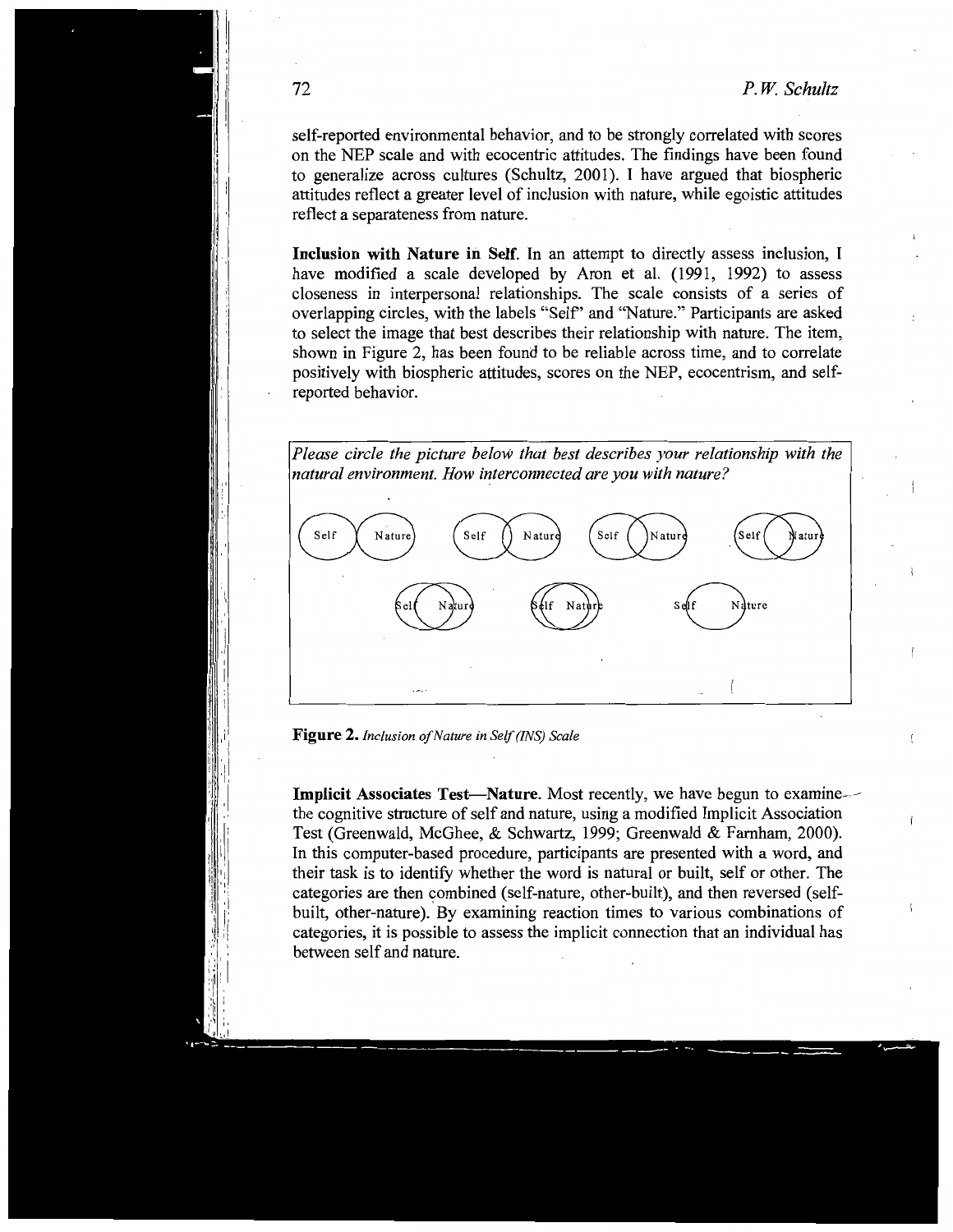#### **INCLUSION AND SUSTAINABLE DEVELOPMENT**

Many authors have argued that a psychological connection with nature will be required to achieve sustainability (Clayton, 1998; Freyfogle, 1998; Gore, 1991; Kidner, 2001; Strong, 1995, Taylor, 1986). Consider the following quote from Tamas (1991):

> Only the experience of connectedness will save the earth  $-$  and us with it. Any attempt, however grandiose and with however much commitment to its cause, will fall short if it does not have at its root the transformation of human experience in which human thinking knows connectedness as such and itself with that.

Such a perspective suggests that sustainability can only be achieved by increasing the psychological connectedness between individuals and the natural environment. Given the research summarized above, we might speculate about approaches to promote inclusion (Schultz, 2000).

But is it the case that inclusion is required for sustainability? The research suggests that greater inclusion is associated with greater concern for the welfare of plants and animals, more caring for nature, and a higher rate of behaviors intended to lesson the impact of human behavior on the natural environment. But it also seems that less inclusion could lead to sustainability. From the framework sketched above, fostering a greater sense of inclusion is one way to move toward sustainability. But is it the only way?

I mentioned above that researchers have suggested that less inclusion could lead to specific proenvironmental behaviors, when the behavior benefits self. It seems plausible that there is a path to sustainability through egoism. In. order for this to occur, one assumption is necessary: *the quality of human life would decrease without nature.* People low in inclusion can be concerned about environmental problems, they can be concerned about plants and animals, and they can act in a proenvironmental manner, but only in situations where they perceive a benefit for self. If destroying nature has a detrimental effect on themselves, then people with low inclusion will be motivated to achieve sustainability. A person low in inclusion will not care about a pine tree, s/he will not know about the tree, and s/he will not be motivated to protect the  $tree - unless the tree fills an irreplaceable function that benefits the individual.$ 

Although such a path to sustainability is possible, it seems unlikely. The reason is people's belief in technology. The core assumption for the lowconnectedness path to sustainability  $-$  that nature benefits self  $-$  has typically not been made because technology can fill nature's role. If a tree or forest generates oxygen that I need to survive, and that function can only be performed by a forest, then a low-inclusion person would want to protect it. But the oxygen-generating function of trees can be replaced by technology. Similarly, if safe food can only be grown on unpolluted land, then a lowinclusion person will be motivated to protect the land. But again, this function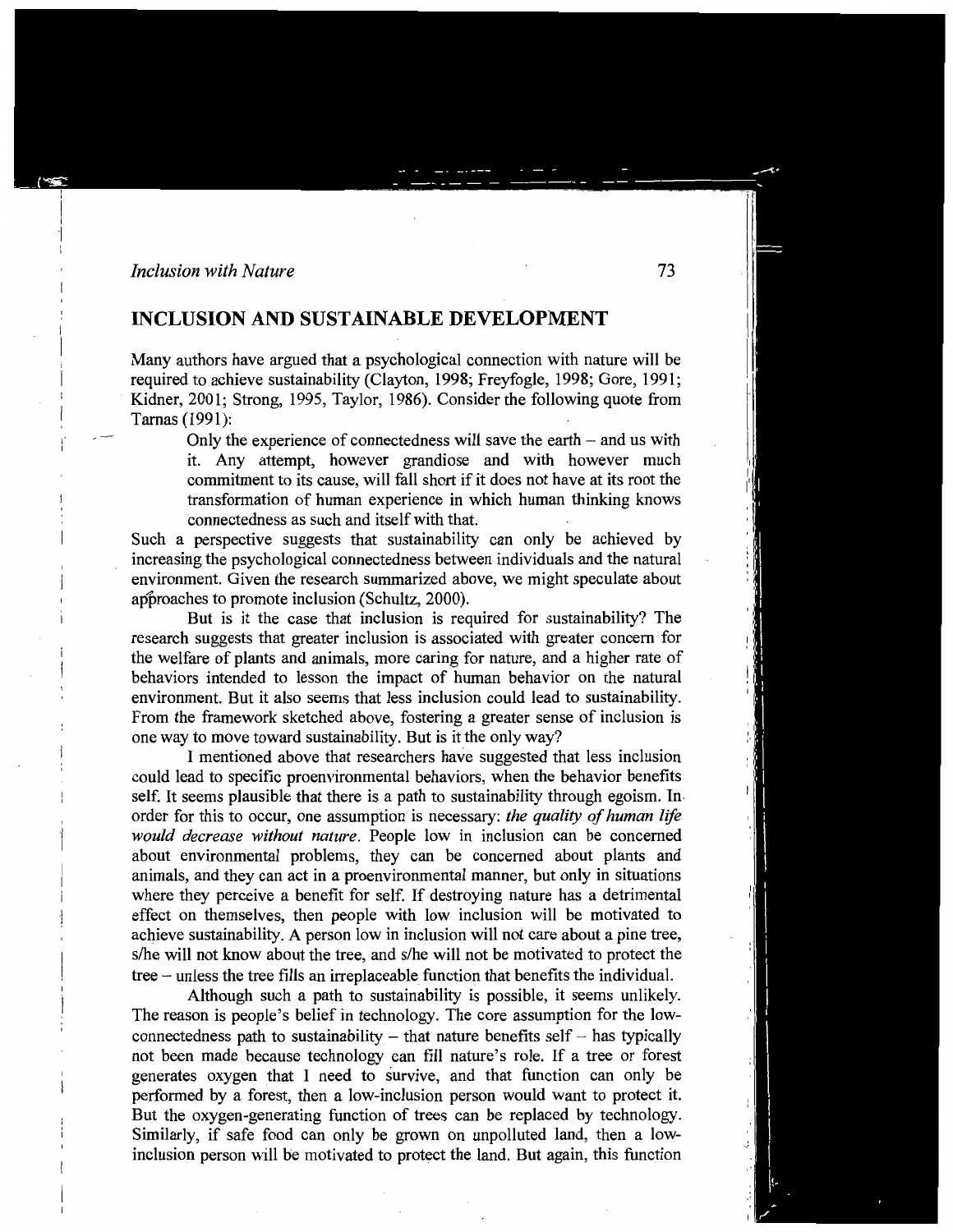$\mathbf{I}$ 

ľ

can be replaced with an artificial solution. Indeed, it is difficult to identify an aspect of nature that benefits humans that cannot be replaced with technology, at least partially. For this reason, I am left with the conclusion that the only sure path to sustainability is through inclusion  $-$  individuals must believe that \_ they are a part of nature.

## **FUTURE DIRECTIONS**

In this chapter, I have attempted to sketch a broad model for human-nature relationships. The core of this model is inclusion  $-$  the degree to which an individual believes that s/he is a part of the natural environment, cares for the environment, and is committed to protecting the environment. I have argued that connectedness leads to caring, and that caring leads to a commitment to protect nature. I have further argued that the only sure path to a truly sustainable society, one in which the needs of humans are balanced with the needs of nature, is through inclusion.

But how do we promote a psychological inclusion with nature? Indeed, such a belief is a fundamental shift from the current state of affairs in North America, Western Europe, and many other industrialized nations. What will it take for people to recognize that they are integrally connected with nature? By acknowledging the importance of inclusion for achieving sustainable development, future research can begin to answer these questions.

## **REFERENCES**

- Aron, A., & Fraley, B. (1999). Relationship closeness as including other in the self: Cognitive underpinnings and measures. *Social Cognition, 17,*  140-160.
- Aron, A., Aron, 'E. N., & Smollan, D. (1992). Inclusion of other in the self scale and the structure of interpersonal closeness. *Journal of Personality and Social Psychology, 63,* 596-612.
- Aron, A., Aron, E. N., Tudor, M., & Nelson, G. (1991). Close relationship as including other in the self. *Journal of Personality and Social Psychology, 60,* 241-253.
- Aron, A., Melinat, E., Aron, E. N., Vallone, R. D., & Bator, R. J. (1997). The experimental generation of interpersonal closeness: A procedure and some preliminary :findings. *Personality and Social Psychology Bulletin, 23,* 363-377.
- Baumeister, R. (1998). The self. In D. T. Gilbert, S. T. Fiske, & G. Lindzey (Eds.), *Handbook of Social Psychology*  $(4^{\text{th}}$  ed., Vol. 1, pp. 680-740). Boston, MA: McGraw-Hill.
- Batson, C. D. (1991). *The altruism question.* Hillsdale, NJ: Erlbaum.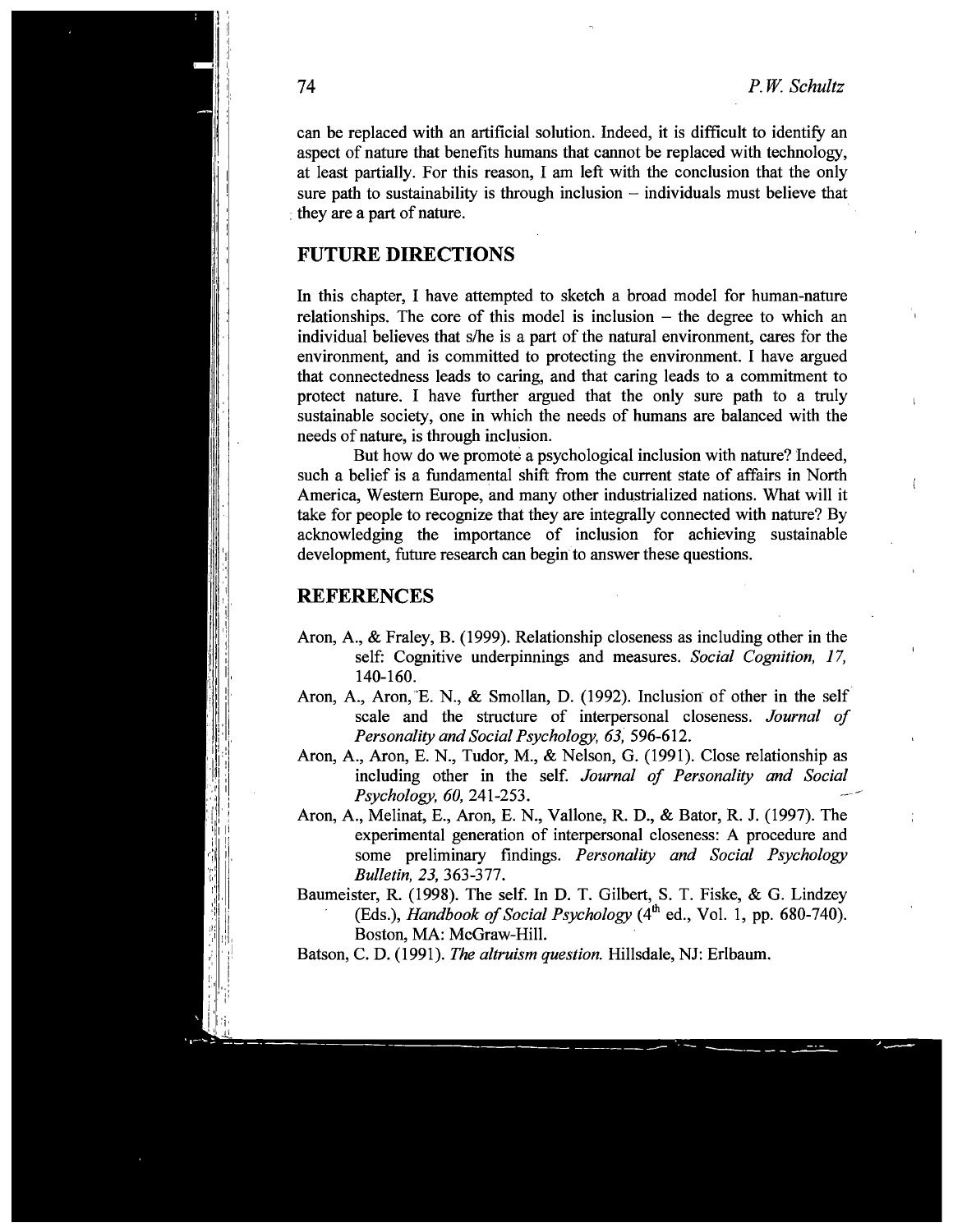- Batson, C. D., Dyck, J. L., Brandt, J. R., Batson, J. G., Powell, A. L., McMaster, M. R., & Griffitt, C. ( 1988). Five studies testing two new egoistic alternatives to the empathy-altruism hypothesis. *Journal of Personality and Social Psychology, 55, 52-77.*
- Berry, W. (1977). *The unsettling of America.* San Francisco: Sierra Club Books.
- Berscheid, E., & Reis, H. (1998). Attraction and close relationships. In D. T. Gilbert, S. T. Fiske, & G. Lindzey (Eds.), *Handbook of Social*  Psychology (4<sup>th</sup> ed., Vol. 2, pp. 193-281). Boston, MA: McGraw-Hill.
	- Brown, J. D. (1998). *The self.* Boston: McGraw-Hill.
	- Brown, L. (1995). Ecopsychology and the environmental revolution: An environmental forward. In T. Roszak, M. Gomes, & A. Kanner (Eds.), *Ecopsychology: Restoring the earth, healing the mind (pp. xiii - xvi).* San Francisco, CA: Sierra Club Books.
	- Clayton, P. (1998). *Connection on the ice: Environmental ethics in theory and practice.* Philadelphia: Temple University Press.
	- Clayton, S. (2000). Models of justice in the environmental debate. *Journal of Social issues, 56,* 459-474.
	- Clayton, S., & Opotow, S. (Ed.). (1994). *Green Justice: Conceptions of Fairness and the Natural World.* Journal of Social Issues, Volume 50.
	- Dunlap, R. E., & Van Liere, K. (1978). The ''New Environmental Paradigm": A proposed measuring instrument and preliminary results. *Journal of Environmental Education, 9,* l 0-19.
	- Dunlap, R., Van Liere, K., Mertig, A., & Jones, R. E. (2000). Measuring endorsement of the New Ecological Paradigm: A revised NEP scale. *Journal of Social Issues, 56,* 425-442.
	- Freyfogle, E. (1998). *Bounded people, boundless lands: Envisioning a new land ethic.* Washington, DC: Island Press.
	- Gomes, M. E., & Kanner, A. D. (1995). The rape of the well-maidens: Feminist psychology and the environmental crisis. In T. Roszak, M. Gomes, & A. Kanner (Eds.), *Ecopsychology: Restoring the earth, healing the mind* (pp. 111-121). San Francisco, CA: Sierra Club Books.
	- Gore, A. (1992). *Earth in the balance: Ecology and the human spirit.* Boston: Houghton Mifflin.
	- Greenwald, A.:' & Farnham, S. D. (2000). Using the Implicit Association Test to measure self-esteem and self-concept. *Journal of Personality and Social Psychology, 79,* 1022-1038.
	- Greenwald, A., McGhee, D., & Schwartz, J. (1998). Measuring individual differences in implicit cognition: The implicit association test. *Journal of Personality and Social Psychology,* 7 *4,* 1464-1480.
	- Guagnano, G., Dietz, T., & Stem, P. C. (1994). Willingness to pay for public goods: A test of the contribution model. *Psychological Science, 5,* 411- 415.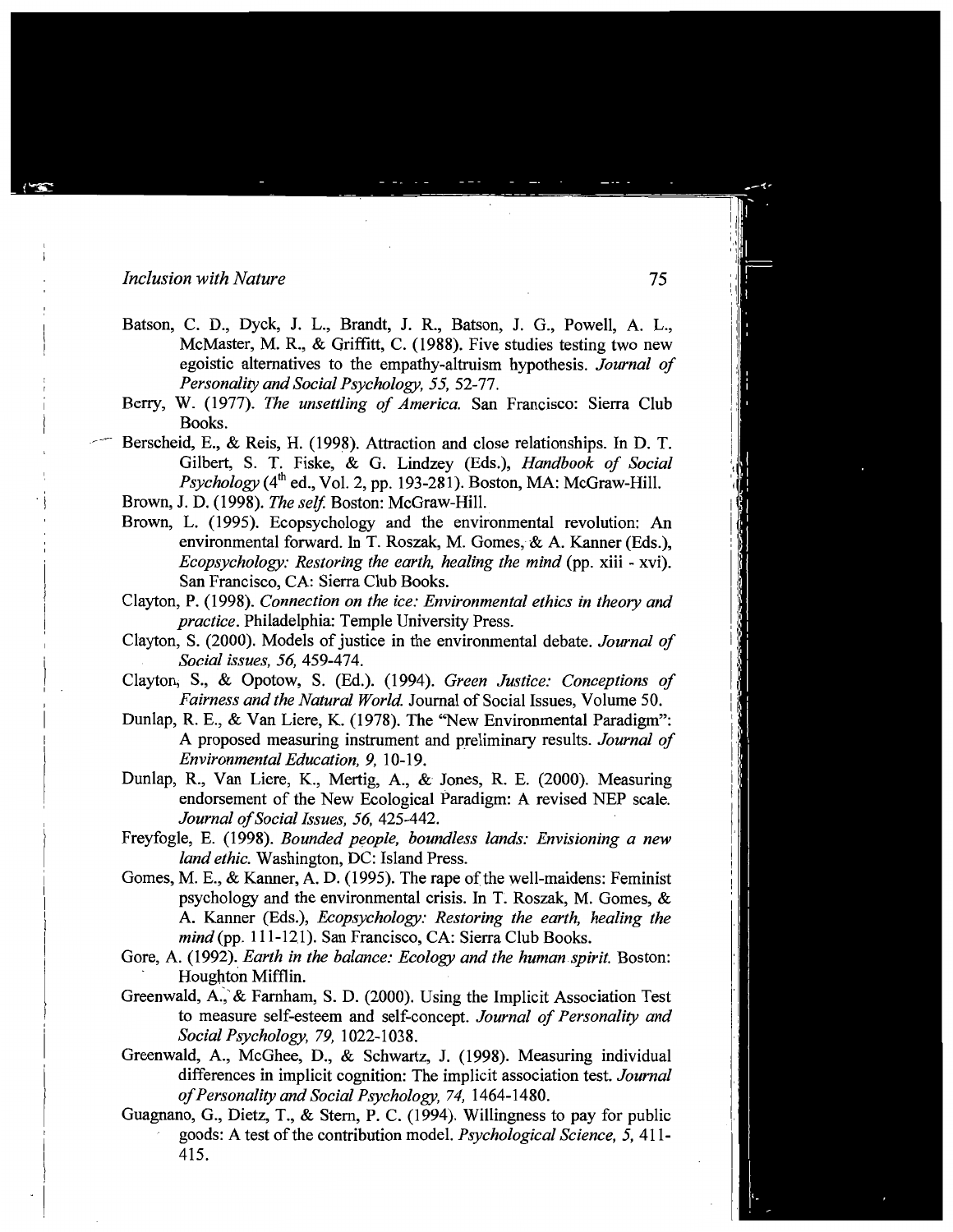- Hertsgaard, M. (1999). *Earth odyssey: Around the world in search of our environmental future.* New York: Broadway Books.
- Hatfield, E., & Rapson, R. L. (1993). *Love, sex, and intimacy.* New York: HarperCollins.
- Kahneman, D., Ritov, I., Jacowitz, K., & Grant, P. (1993). Stated willingness to pay for public goods: A psychological perspective. *Psychological Science, 4,* 310-315.
- Kaiser, F., & Biel, A. (2000). Assessing general ecological behavior: A crosscultural comparison between Switzerland and Sweden. *European Journal of Psychological Assessment, 16,* 44-52.
- Kaiser, F., Woelfing, S., & Fuhrer, U. (1999). Environmental attitude and ecological behavior. *Journal of Environmental Psychology, 19,* 1-19.
- Kals, E., Schumacher, D., & Mondata, L. (1999). Emotional affinity toward nature as a motivational basis to protect nature. *Environment and Behavior, 31,* 178-202.
- Karp, D. G. (1996). Values and their effect on pro-environmental behavior. *Environmental and Behavior, 28,* 111-133.
- Kidner, D. (2001). *Nature and psyche: Radical environmentalism and the politics of subjectivity.* New York: State University of New York Press.
- Leopold, A. (1949). *A sand county almanac and sketches here and there.* New York: Oxford University Press.
- Markus, H. (1977). Self-schemata and processing information about the self. *Journal of Personality and Social Psychology, 35,* 63-78.
- Markus, H., & Kitayama, S. (1991). Culture and the self: Implications for cognition, emotion, and motivation. *Psychological Review, 98,* 224- 253.
- Milbrath, L. (1984). *Environmentalists: Vanguard for a new society.* Albany, NY: State University of New York Press.
- Nabhan, G. P., & Trimble, S. (1994). *The geography of childhood: Why children need wild places.* Boston: Beacon Press.
- Olsen, M. E., Lodwick, D. G., & Dunlap, R. (1992). *Viewing the world ecologically.* Boulder, CO: Westview.
- Opotow, S.  $(1994)$ . Predicting protection: Scope of justice and the natural world. *Journal of Social Issues, 50,* 49-63.
- Opotow, S., & Weiss, L. (2000). Denial and the process of moral exclusion in environmental conflict. *Journal of Social Issues, 56,* 475-490.
- Ponting, C. (1991). *A green history of the world: The environmental collapse of great civilizations.* New York: Penguin Books.
- Robinson, J. (1972). Television's impact on everyday life: Some cross-national evidence. In E. Rubinstein et al. (Eds.), *Television and social behavior*  (pp. 410-431). Washington, DC: Government Printing Office.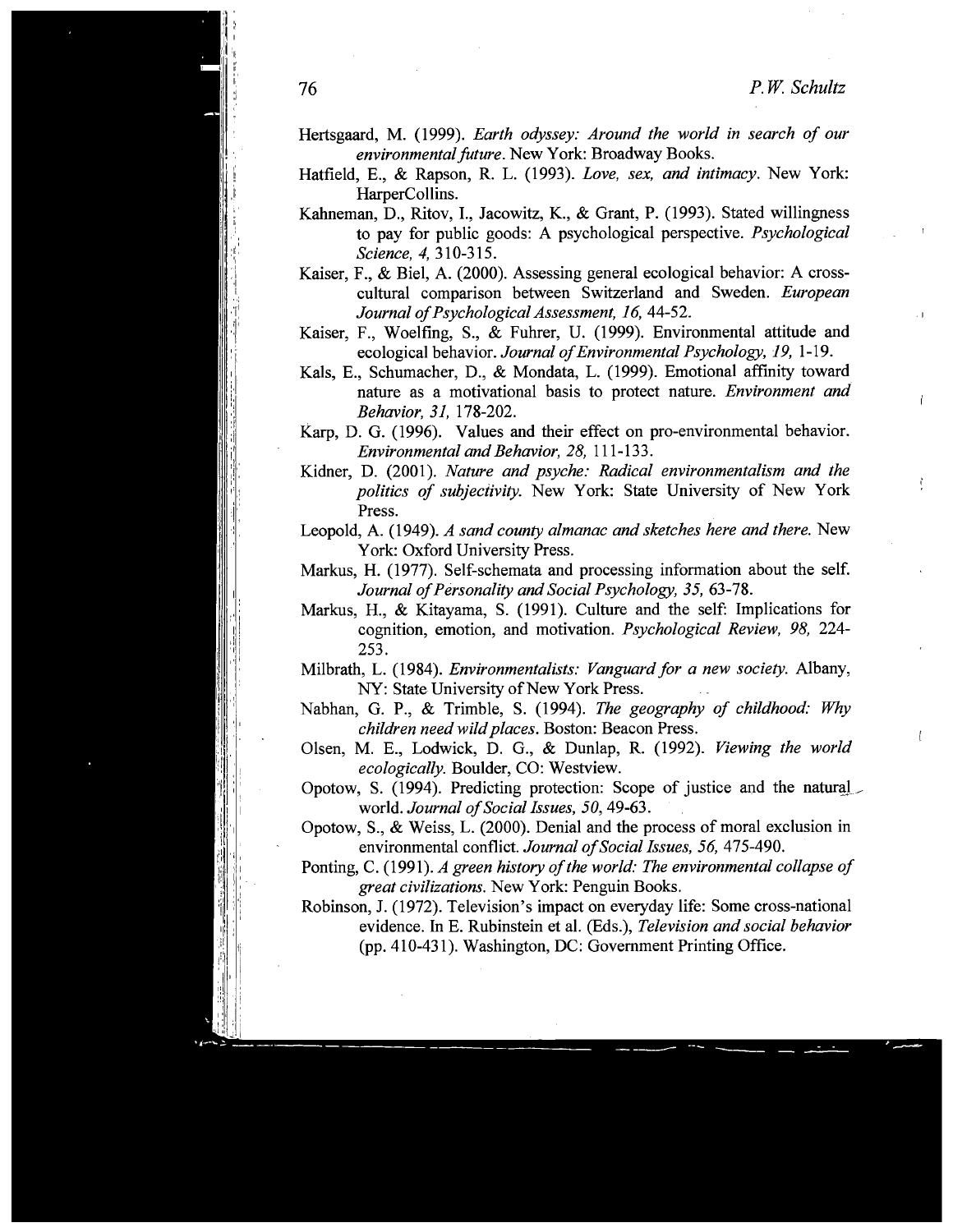- Robinson, J., & Godbey, G. (1997). *Time for life: Surprising ways Americans use their time.* University Park, PA: Pennsylvania State University Press.
- Robinson, J., & Silvers, A. (2000). Measuring potential exposure to environmental pollutants: Time spent with soil and time spent outdoors. *Journal of Exposure Analysis and Environmental Epidemiology, 10,* 341-354.
- Rolston, H. (1988). *Environmental ethics: Duties to and values in the natural world.* Philadelphia: Temple University Press.
- Roszak, T. (1992). *The voice of the earth.* New York: Simon & Schuster.
- Roszak, T. (1995). Where psyche meets gaia. In T. Roszak, M. Gomes, & A. Kanner (Eds.), *Ecopsychology: Restoring the earth, healing the mind*  (pp. 1-20). San Francisco, CA: Sierra Club Books.
- Roszak, T., Gomes, M. E., & Kanner, A. D. (Eds.). (1995). *Ecopsychology: Restoring the earth, healing the mind.* San Francisco, CA: Sierra Club Books.
- Schultz, P. W. (2000). Empathizing with nature: The effects of perspective taking on concern for environmental issues. *Journal of Social Issues, 56,* 391-406.
- Schultz, P. W. (2001). Assessing the structure of environmental concern: Concern for self, other people, and the biosphere. *Journal of Environmental Psychology.*
- Schultz, P. W., & Zelezny, L. C. (1999). Values as predictors of environmental attitudes: Evidence for consistency across cultures. *Journal of Environmental Psychology, 19,* 255-265.
- Schwartz, S. H. (1994). Are there universal aspects in the structure and contents of human values? *Journal of Social Issues, 50,* 19-45.
- Schwartz, S. H. (1992). Universals in the content and structure of values: Theoretical advances and empirical tests in 20 countries. In M. Zanna (Ed.), *Advances in Experimental Social Psychology* (Vol. 25, pp. 1- 65). Orlando, FL: Academic.
- Silvers, A., Florence, B. T., Rourke, D. L., & Lorimar, R. I (1996). How children spend their time: A sample survey for use in exposure and risk assessment. *Risk Analysis, 14(6),* 931-943.
- Stem, P. (2000). Toward a coherent theory of environmentally significant behavior. *Journal of Social Issues, 56,* 407-424.
- Stem, P., & Dietz, T. (1994). The value basis of environmental concern. *Journal of Social Issues, 50(3),* 65-84.
- Stem, P., Dietz, T., Kolaf, L., & Guagnano, G. A. (1995). Values, beliefs, and proenvironmental action: Attitude formation toward emergent attitude objects. *Journal of Applied Social Psychology, 25,* 1611-1636.
- Sternberg, R. J., & Barnes, M. L. (Eds.). (1988). *The psychology of love.* New Haven: Yale University Press.